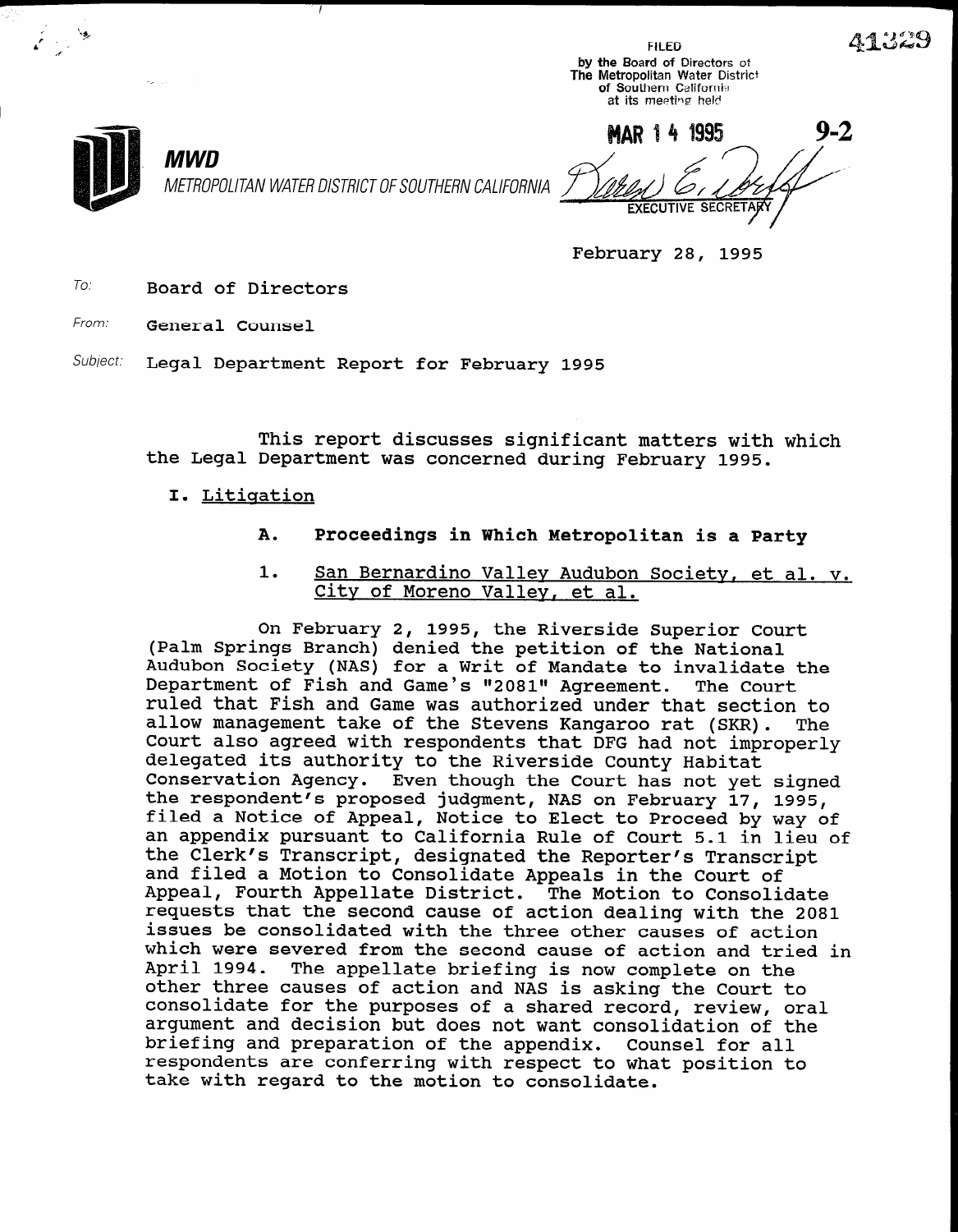# 2. Eagle Mountain Pumped Storaae Project

On January 31 the Federal Energy Regulatory Commission issued Notice that it had accepted the license application for permission to build and operate a 1000 megawatt pumped storage hydroelectric generating project at Eagle Mountain, near Metropolitan's Colorado River Eagle Mountain pumping station. The project will use two empty Kaiser mining pits as reservoirs for the project, and proposes to obtain its water supply from groundwater wells in the area.

The project developers, Eagle Crest Energy Company (formerly Eagle Mountain Energy Company), obtained a permit to study the feasibility of the project four years ago. It initially proposed to use Metropolitan's Colorado River Aqueduct for the project water supply, but now proposes to use ngueuuct for the project water supply, but how proposes to us permit proceedings and has filed a motion to intervene in the permit proceedings and has filed a motion to intervene in the current license proceedings which are still in an early phase.

The Energy Company proposes to operate its project next to the regional solid waste landfill project proposed by Kaiser Resources, Inc., and Mine Reclamation Company.

## 3. Domeniqoni Valley Reservoir Project

Staff continued to work with outside counsel on a bur of continued to work with outside counsel on a number of condemnation actions related to the Domenigoni Van Andrews assistance of the month, state of the mon Reservoir Project. During the month, staff assisted outside counsel in settlement discussions in five separate cases as well as assisting in ongoing discovery in several other matters.

## 4. Inland Feeder

 $\mathbf{S}$  continued to work on  $\mathbf{S}$  and  $\mathbf{S}$  and  $\mathbf{S}$  related to  $\mathbf{S}$  and  $\mathbf{S}$  and  $\mathbf{S}$  are lated to  $\mathbf{S}$  and  $\mathbf{S}$  are lated to  $\mathbf{S}$  and  $\mathbf{S}$  are lated to  $\mathbf{S}$  and  $\mathbf{S}$  are l negotiations to acquire the Campus Crusade property. Staff continued to work on matters relat

### B. Proceedings of Interest to Metropolitan

Work continued on drafting contract language to implement the Monterey Principles. Significant progress was made by the Transportation Reservoirs Committee. Staff also